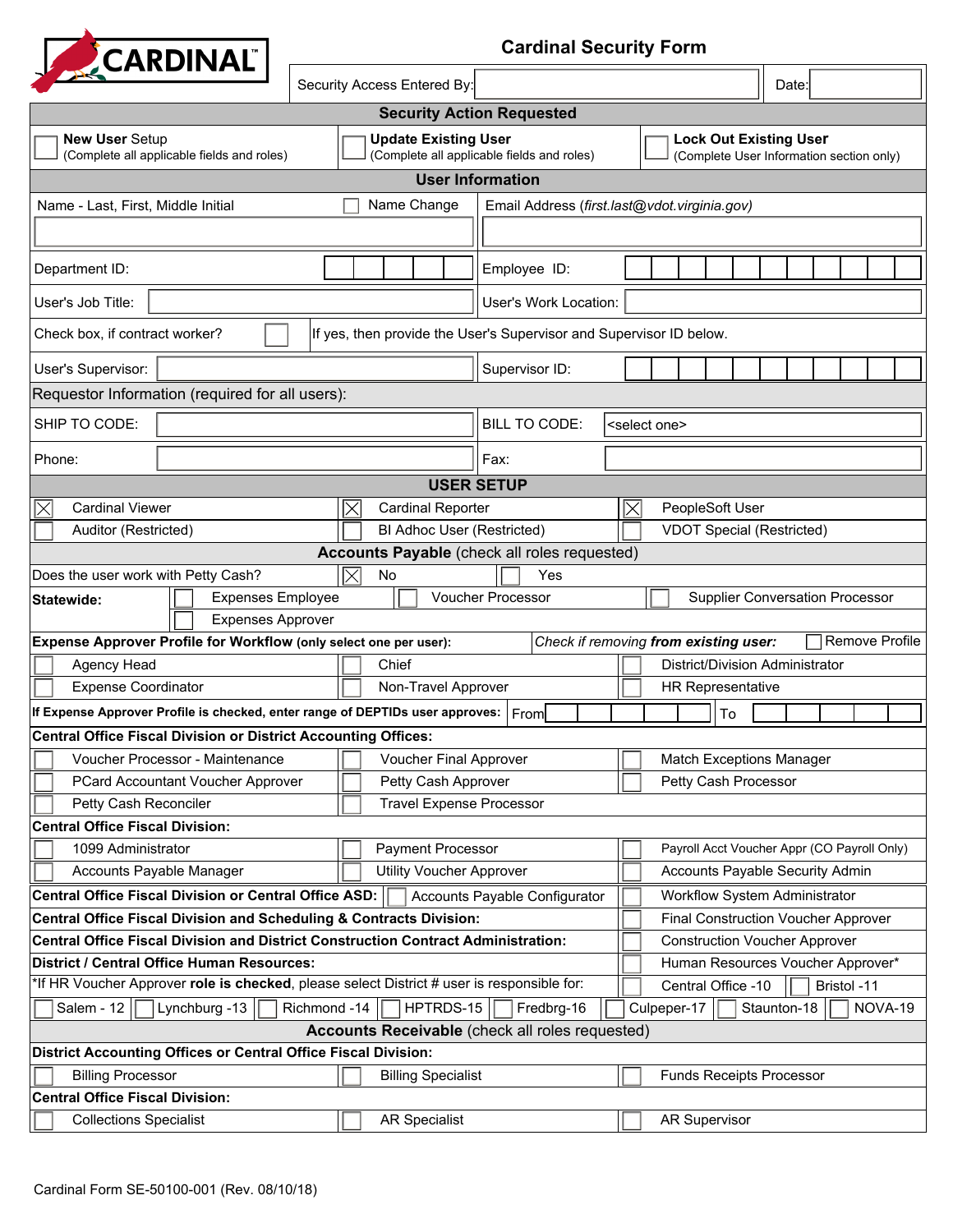| <b>Funds Receipts Manager</b><br>Payment Unpost                                                  |                                                                                                                                 |       |  |  |                                                            | AR Fiscal Manager                               |                                                                                                |                                                                                            |                                           |                                  |      |       |  |         | <b>Bill Adjustment Specialist</b> |                                               |       |                                  |
|--------------------------------------------------------------------------------------------------|---------------------------------------------------------------------------------------------------------------------------------|-------|--|--|------------------------------------------------------------|-------------------------------------------------|------------------------------------------------------------------------------------------------|--------------------------------------------------------------------------------------------|-------------------------------------------|----------------------------------|------|-------|--|---------|-----------------------------------|-----------------------------------------------|-------|----------------------------------|
| <b>FHWA Specialist</b><br><b>Billing Approver</b>                                                |                                                                                                                                 |       |  |  |                                                            |                                                 | <b>Billing Worksheet Approver</b>                                                              |                                                                                            |                                           |                                  |      |       |  |         |                                   |                                               |       |                                  |
| General Ledger (check all roles requested)                                                       |                                                                                                                                 |       |  |  |                                                            |                                                 |                                                                                                |                                                                                            |                                           |                                  |      |       |  |         |                                   |                                               |       |                                  |
|                                                                                                  | Agency Use 1 ChartField Administrator<br>Statewide:<br>Journal Processor<br><b>Operational Budget Processor</b>                 |       |  |  |                                                            |                                                 |                                                                                                |                                                                                            |                                           |                                  |      |       |  |         |                                   |                                               |       |                                  |
|                                                                                                  | <b>Central Office Fiscal Division and District Accounting Offices:</b><br><b>Agency Journal Approver</b>                        |       |  |  |                                                            |                                                 |                                                                                                |                                                                                            |                                           |                                  |      |       |  |         |                                   |                                               |       |                                  |
|                                                                                                  | <b>Financial Planning Division:</b><br><b>Agency Budget Approver</b><br><b>Agency Budget Processor</b>                          |       |  |  |                                                            |                                                 |                                                                                                |                                                                                            |                                           |                                  |      |       |  |         |                                   |                                               |       |                                  |
| <b>Central Office Fiscal Div:</b><br>Agency ChartField Administrator                             |                                                                                                                                 |       |  |  |                                                            |                                                 | Agency GL System Administrator                                                                 |                                                                                            |                                           |                                  |      |       |  |         |                                   |                                               |       |                                  |
|                                                                                                  |                                                                                                                                 |       |  |  | <b>GL nVision Executer</b>                                 |                                                 |                                                                                                |                                                                                            | <b>GL System Processor</b>                |                                  |      |       |  |         |                                   |                                               |       | Mark Journal Post (Restricted)   |
| <b>Central Office Fiscal Division or Production Control Unit:</b><br><b>GL nVision Developer</b> |                                                                                                                                 |       |  |  |                                                            |                                                 |                                                                                                |                                                                                            |                                           |                                  |      |       |  |         |                                   |                                               |       |                                  |
|                                                                                                  | <b>Procurement</b> (check all roles requested)                                                                                  |       |  |  |                                                            |                                                 |                                                                                                |                                                                                            |                                           |                                  |      |       |  |         |                                   |                                               |       |                                  |
|                                                                                                  | Statewide:                                                                                                                      |       |  |  |                                                            |                                                 | <b>Purchasing Requisition Processor</b><br>Storekeeper<br>Buyer                                |                                                                                            |                                           |                                  |      |       |  |         |                                   |                                               |       |                                  |
|                                                                                                  |                                                                                                                                 |       |  |  | <b>Strategic Sourcing Collaborator</b>                     |                                                 |                                                                                                | <b>PCard User</b><br><b>Bid Processor</b>                                                  |                                           |                                  |      |       |  |         |                                   |                                               |       |                                  |
|                                                                                                  |                                                                                                                                 |       |  |  | <b>PCard Administrator</b>                                 |                                                 |                                                                                                | <b>PCard Supervisor</b><br><b>Purchasing Contracts Administrator</b>                       |                                           |                                  |      |       |  |         |                                   |                                               |       |                                  |
|                                                                                                  | Location Names(s) and Code(s) for stock locations requested (required for Storekeeper role):                                    |       |  |  |                                                            |                                                 |                                                                                                |                                                                                            |                                           |                                  |      |       |  |         |                                   |                                               |       |                                  |
| Name:                                                                                            |                                                                                                                                 | Code: |  |  | Name:                                                      |                                                 |                                                                                                | Additional codes added on page 3 in the<br>Code:<br>'Additional Comments Section' of form. |                                           |                                  |      |       |  |         |                                   |                                               |       |                                  |
| Name:                                                                                            |                                                                                                                                 | Code: |  |  | Name:                                                      |                                                 |                                                                                                |                                                                                            | Code:                                     |                                  |      | Name: |  |         |                                   |                                               | Code: |                                  |
|                                                                                                  | <b>Central Office and District Administrative</b>                                                                               |       |  |  |                                                            |                                                 | <b>Strategic Sourcing Buyer</b>                                                                |                                                                                            |                                           | Procurement System Administrator |      |       |  |         |                                   |                                               |       |                                  |
| Services:                                                                                        |                                                                                                                                 |       |  |  |                                                            |                                                 | Procurement Manager*                                                                           |                                                                                            |                                           | Senior Procurement Manager**     |      |       |  |         |                                   |                                               |       |                                  |
|                                                                                                  | *If Procurement* or Senior Procurement Manager** Role checked, select District # for user:                                      |       |  |  |                                                            |                                                 |                                                                                                |                                                                                            |                                           |                                  |      |       |  |         | Central Office -10                |                                               |       | Bristol -11                      |
|                                                                                                  | Salem - 12<br>Lynchburg -13                                                                                                     |       |  |  | Richmond -14                                               |                                                 | HPTRDS-15                                                                                      | Culpeper-17<br>Staunton-18<br>Fredbrg-16                                                   |                                           |                                  |      |       |  | NOVA-19 |                                   |                                               |       |                                  |
|                                                                                                  | <b>Central Office Administrative Services &amp; Consultant Procurement Divisions:</b>                                           |       |  |  |                                                            |                                                 |                                                                                                | <b>ASD Director</b>                                                                        |                                           |                                  |      |       |  |         |                                   |                                               |       |                                  |
|                                                                                                  | <b>Central Office Fiscal Division:</b>                                                                                          |       |  |  |                                                            |                                                 |                                                                                                | <b>Fiscal Inventory Manager</b>                                                            |                                           |                                  |      |       |  |         |                                   |                                               |       |                                  |
|                                                                                                  |                                                                                                                                 |       |  |  | Project Accounting (check all roles requested)             |                                                 |                                                                                                |                                                                                            |                                           |                                  |      |       |  |         |                                   |                                               |       |                                  |
|                                                                                                  | Fiscal, Financial Planning, Programming, Transportation Planning or Virginia Center for Transportation Innovation and Research: |       |  |  |                                                            |                                                 |                                                                                                |                                                                                            |                                           |                                  |      |       |  |         |                                   |                                               |       |                                  |
|                                                                                                  | Projects Manager                                                                                                                |       |  |  |                                                            |                                                 |                                                                                                |                                                                                            | <b>Accounting Distribution Specialist</b> |                                  |      |       |  |         |                                   |                                               |       |                                  |
|                                                                                                  | <b>Central Office Fiscal Division:</b>                                                                                          |       |  |  |                                                            |                                                 | Project Status Approver<br><b>Contracts Manager</b><br><b>Accounting Distribution Approver</b> |                                                                                            |                                           |                                  |      |       |  |         |                                   |                                               |       |                                  |
|                                                                                                  |                                                                                                                                 |       |  |  |                                                            |                                                 | <b>Project Accounting Configurator</b><br>Work Breakdown Structure Control Status Processor    |                                                                                            |                                           |                                  |      |       |  |         |                                   |                                               |       |                                  |
|                                                                                                  |                                                                                                                                 |       |  |  | Time & Attendance (check all roles requested)              |                                                 |                                                                                                |                                                                                            |                                           |                                  |      |       |  |         |                                   |                                               |       |                                  |
|                                                                                                  | Statewide:                                                                                                                      |       |  |  | Time & Attendance Approver                                 |                                                 |                                                                                                |                                                                                            |                                           | Timekeeper                       |      |       |  |         |                                   |                                               |       |                                  |
|                                                                                                  |                                                                                                                                 |       |  |  | Time & Attendance Self-Service User   □                    |                                                 |                                                                                                |                                                                                            |                                           |                                  |      |       |  |         |                                   | TA Delegation Administrator (Restricted Role) |       |                                  |
|                                                                                                  | Central Office Fiscal Division, District Accounting, District / Central Office Human Resources:                                 |       |  |  |                                                            |                                                 |                                                                                                |                                                                                            |                                           |                                  |      |       |  |         |                                   |                                               |       | Absence Management Administrator |
| <b>Central Office Fiscal Division and District Accounting:</b>                                   |                                                                                                                                 |       |  |  | Time & Labor Administrator<br>Employee Setup Administrator |                                                 |                                                                                                |                                                                                            |                                           |                                  |      |       |  |         |                                   |                                               |       |                                  |
|                                                                                                  | <b>Central Office Fiscal Division:</b>                                                                                          |       |  |  |                                                            |                                                 | Absence Management Processor<br>Payroll Administrator                                          |                                                                                            |                                           |                                  |      |       |  |         |                                   |                                               |       |                                  |
|                                                                                                  |                                                                                                                                 |       |  |  |                                                            |                                                 | <b>Allocation Processor</b><br>Time & Attendance Configurator                                  |                                                                                            |                                           |                                  |      |       |  |         |                                   |                                               |       |                                  |
|                                                                                                  |                                                                                                                                 |       |  |  |                                                            |                                                 | <b>Approvals</b>                                                                               |                                                                                            |                                           |                                  |      |       |  |         |                                   |                                               |       |                                  |
|                                                                                                  |                                                                                                                                 |       |  |  |                                                            |                                                 |                                                                                                |                                                                                            |                                           |                                  |      |       |  |         |                                   |                                               |       |                                  |
|                                                                                                  |                                                                                                                                 |       |  |  |                                                            |                                                 |                                                                                                |                                                                                            |                                           |                                  |      |       |  |         |                                   |                                               |       |                                  |
| <b>Supervisor Name</b>                                                                           |                                                                                                                                 |       |  |  | Supervisor Signature (sign above)                          |                                                 |                                                                                                |                                                                                            |                                           |                                  | Date |       |  |         |                                   |                                               |       |                                  |
|                                                                                                  |                                                                                                                                 |       |  |  |                                                            |                                                 |                                                                                                |                                                                                            |                                           |                                  |      |       |  |         |                                   |                                               |       |                                  |
|                                                                                                  |                                                                                                                                 |       |  |  |                                                            |                                                 |                                                                                                |                                                                                            |                                           |                                  |      |       |  |         |                                   |                                               |       |                                  |
| <b>Cardinal Coordinator Name</b>                                                                 |                                                                                                                                 |       |  |  | Cardinal Coordinator Signature (sign above)                |                                                 |                                                                                                |                                                                                            |                                           |                                  |      | Date  |  |         |                                   |                                               |       |                                  |
|                                                                                                  |                                                                                                                                 |       |  |  |                                                            |                                                 |                                                                                                |                                                                                            |                                           |                                  |      |       |  |         |                                   |                                               |       |                                  |
|                                                                                                  |                                                                                                                                 |       |  |  |                                                            |                                                 |                                                                                                |                                                                                            |                                           |                                  |      |       |  |         |                                   |                                               |       |                                  |
| ADA-B, FAM or Assistant Controller Name                                                          |                                                                                                                                 |       |  |  |                                                            | ADA-B, FAM or Assistant Controller (sign above) |                                                                                                |                                                                                            |                                           |                                  |      |       |  | Date    |                                   |                                               |       |                                  |
|                                                                                                  | Additional                                                                                                                      |       |  |  |                                                            |                                                 |                                                                                                |                                                                                            |                                           |                                  |      |       |  |         |                                   |                                               |       |                                  |
|                                                                                                  | Comments:                                                                                                                       |       |  |  |                                                            |                                                 |                                                                                                |                                                                                            |                                           |                                  |      |       |  |         |                                   |                                               |       |                                  |
|                                                                                                  |                                                                                                                                 |       |  |  |                                                            |                                                 |                                                                                                |                                                                                            |                                           |                                  |      |       |  |         |                                   |                                               |       |                                  |
|                                                                                                  |                                                                                                                                 |       |  |  |                                                            |                                                 |                                                                                                |                                                                                            |                                           |                                  |      |       |  |         |                                   |                                               |       |                                  |
|                                                                                                  |                                                                                                                                 |       |  |  |                                                            |                                                 |                                                                                                |                                                                                            |                                           |                                  |      |       |  |         |                                   |                                               |       |                                  |